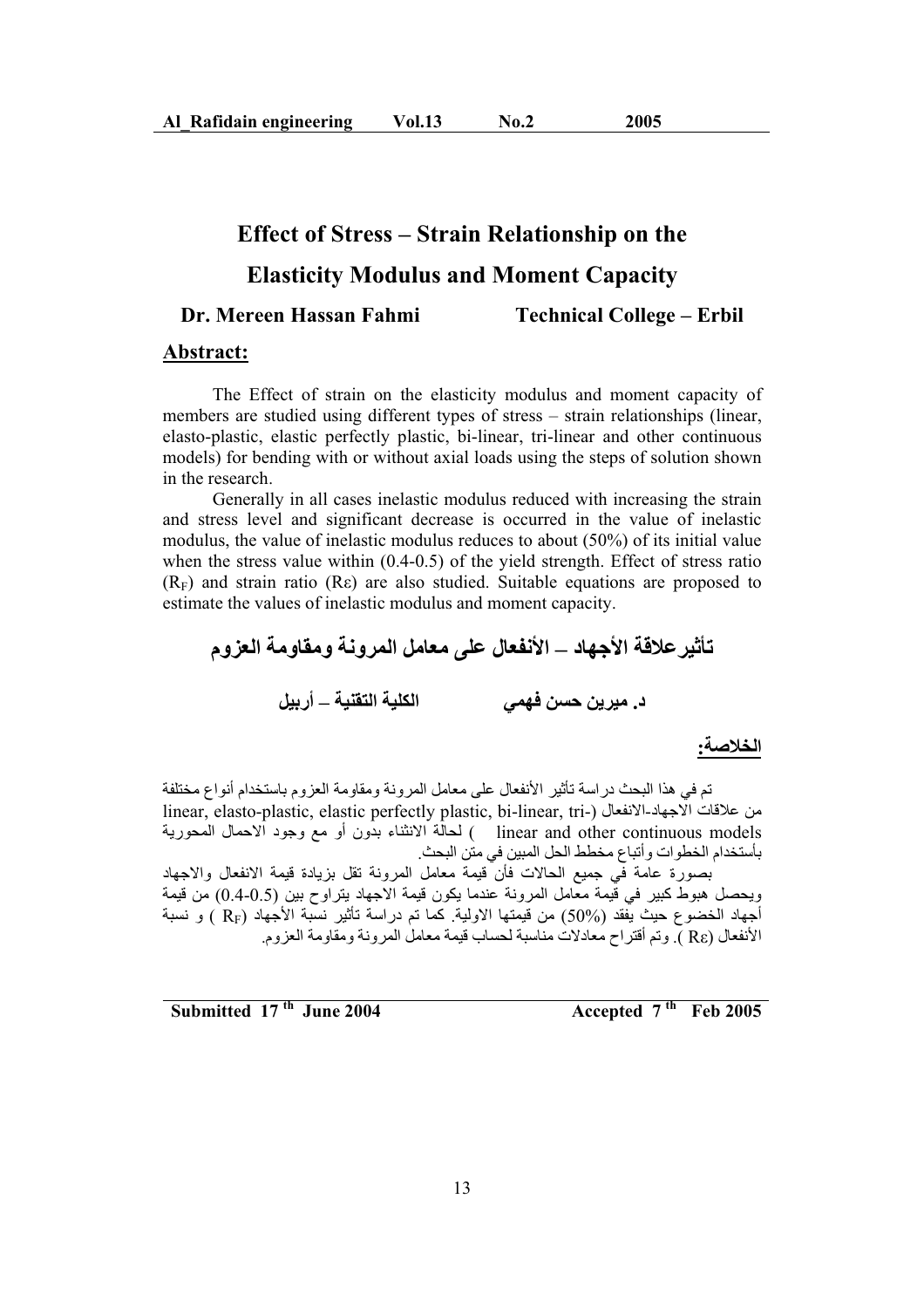**Keywords:** Bending, Bi-linear, Buckling, Elastic, Inelastic Modulus, Linear, Plastic, Strain, Stress, Tri-linear.

# **Notation:**

- $A = Area of the section.$
- $b = width of the section.$
- $E =$ Initial elastic modulus.
- $E'$  = inelastic modulus in bending only.
- $E''$  = inelastic modulus in bending with axial load.
- $h =$  depth of the section.
- h1 &  $h2$  = distances from neutral axis to the extreme fiber.
- $I =$ Moment of inertia of the section.
- $M =$ Moment capacity of the section.
- y = distance from the neutral axis to the specified point.
- $\beta_1 = E'/E$  (modulii ratio in bending case only).
- $\beta_2 = E''/E$  (modulii ratio in bending with axial loading).
- $\Delta = \varepsilon_1 \varepsilon_2$  (algebraic difference between the two extreme strain).
- $\varepsilon_0 = \sigma_0 / E$  (applied strain corresponding to the stress).
- $\varepsilon_{v}$  = yield strain corresponding to yield strength =  $\sigma_{v}$  / E.
- $\rho$  = radius of curvature.
- $\sigma$  = Stress at strain ( $\varepsilon$ ).
- $\psi = \beta \Delta$  (moment capacity coefficient).

## **Introduction:**

 Plastic limit analysis which is commonly used for the analysis of steel structures is not completely applicable for the analysis of reinforced concrete structures. For steel structures in flexure, a collapse load analysis based on the assumption of elastic-perfectly plastic bending moment-curvature behavior provides the basis for the plastic limit analysis. The extensive ductility of physical steel sections at plastic moment provides realism to the basic assumption and the existence of a strain-hardening range provides a factor of safety. Reinforced concrete beams can sometimes exhibit a softening response in which the load, after reaching its peak value, does not follow a constant load yield plateau but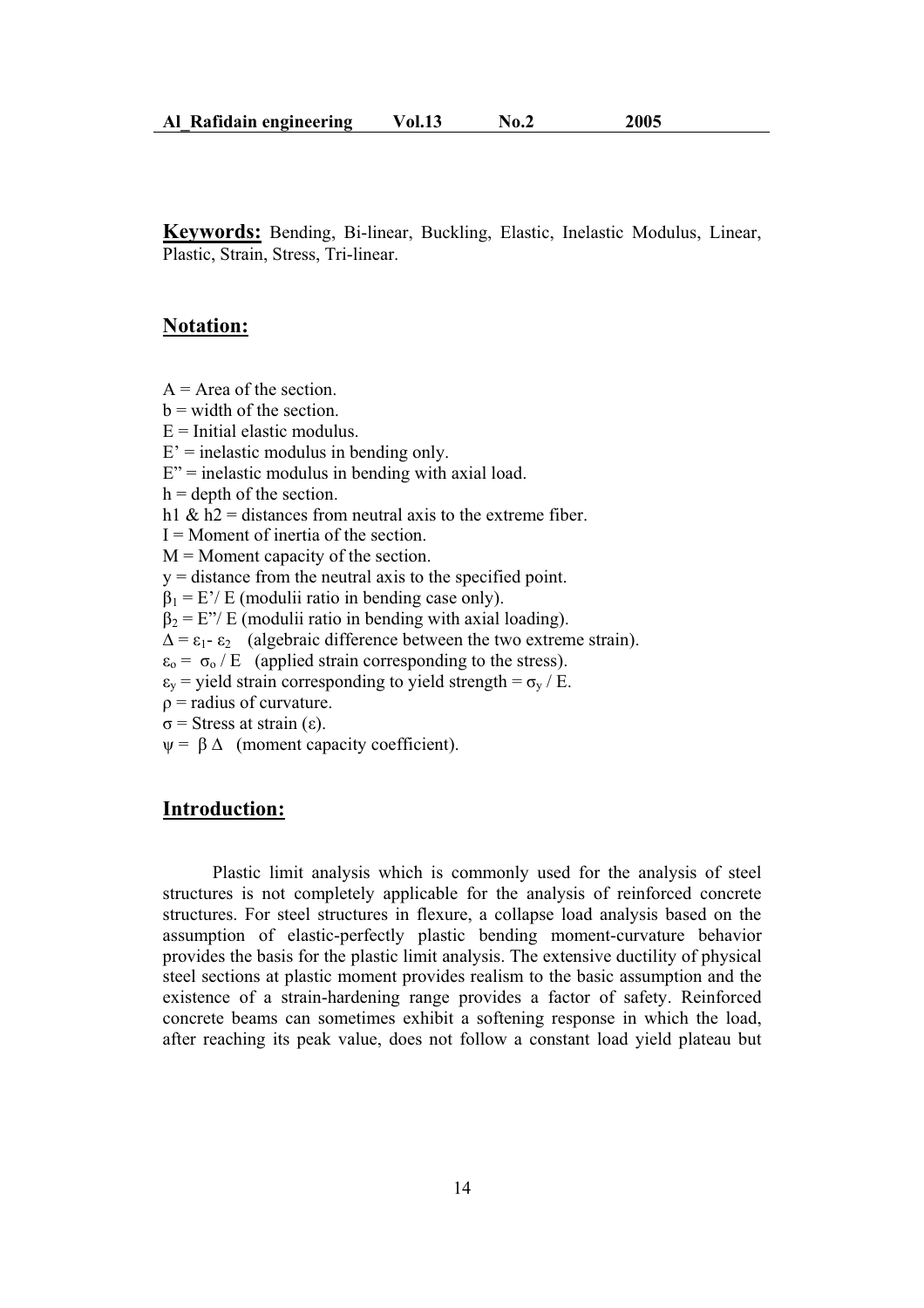gradually declines with increasing displacement because of the limited ductility and strain-softening behavior of typical reinforced concrete sections.

 This paper is a trial to study the inelastic behavior of members in bending with and without axial strain for different types of stress-strain relationships.

 The basis of plastic analysis is that the structural material used should be ductile [1], initially for idealized stress-strain relationship shown in Fig. (1), the material behaves elastically but after the yield point has been reached it continues to deform at a constant stress level known as the yield strength (Fy), this phenomenon of yielding at constant stress is known as plastic yielding. Due to absence of yield plateau, the applications of plastic limit analysis to reinforced concrete beams are not applicable.

The basic assumptions of bending  $[2 - 4]$  when the material is stressed less than the proportional limit are that the section of the member remains plane during bending, and hence longitudinal strains are proportional to their distances from the neutral axis. The center plane is a neutral surface, hence all strains are zero at that plane, and the depth of the member in not compressible, and hence the strain of the section in the transverse direction along the depth is neglected. Fig. (2) Shows the bending of the member of rectangular cross section, the unit elongation of a fiber at distance (y) from the neutral surface is:

 $\epsilon = y / \rho$  ------- (1)

Where  $(\rho)$  is the radius of curvature of the neutral surface produced by the bending moment. At lower and upper surface of the member, the elongation become:-

| $\varepsilon_1 = h_1$<br>---------- |  | . . |  |
|-------------------------------------|--|-----|--|
|-------------------------------------|--|-----|--|

 $\varepsilon_2 = h_2 / \rho$  -------- (3)

From static:

 $\int \sigma dA = b \int \sigma dy = 0$  --------- (4)

$$
\int \sigma y \, dA = b \int \sigma y \, dy = M \tag{5}
$$

The above two equations represent the sum of normal forces and moment acting on any cross section with respect to neutral axis. From equation (1);  $y = \rho \varepsilon$ 

Differentiate both sides to get: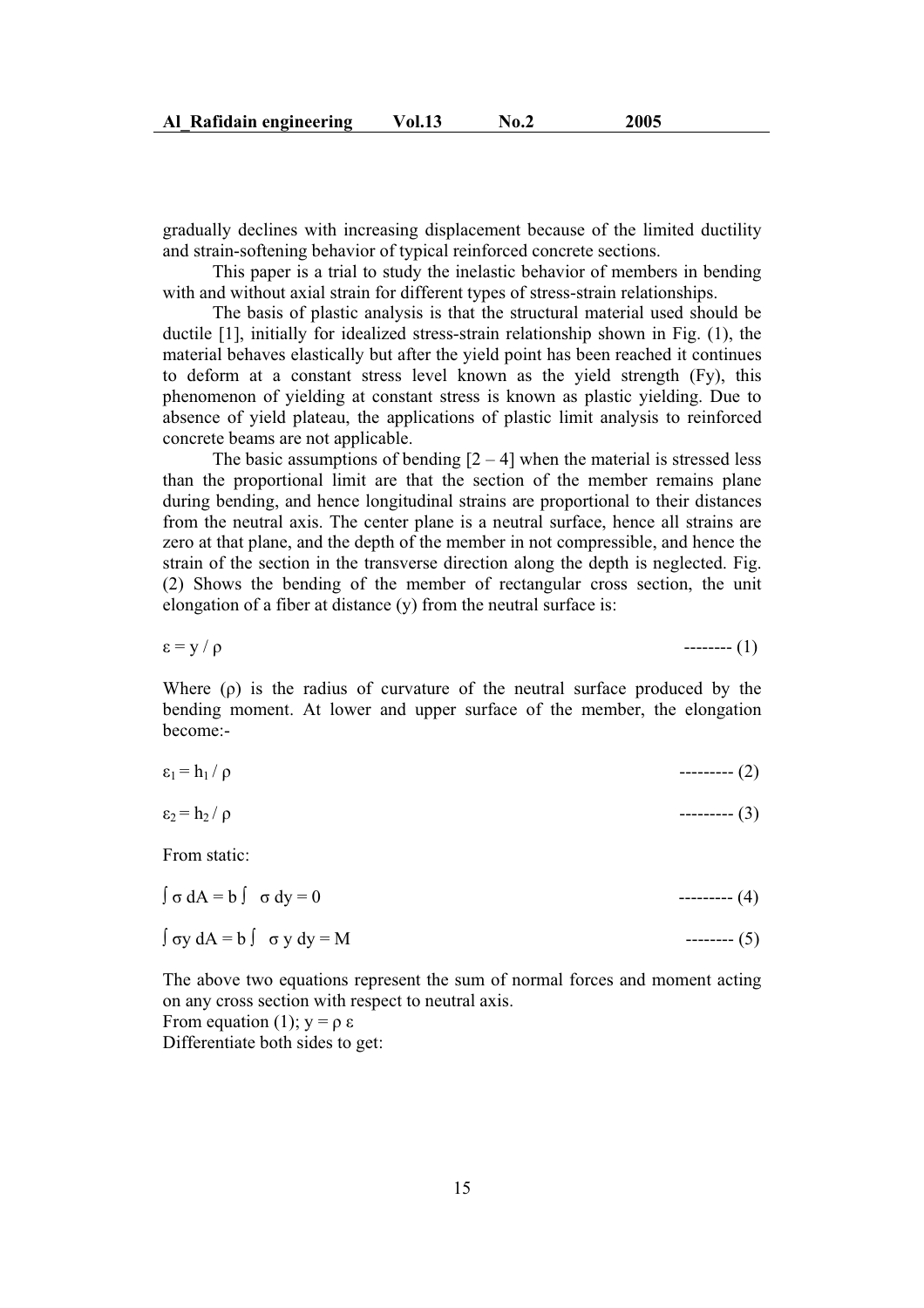$dy = \rho d\varepsilon$ 

Substituting dy in equation (4) to get:

b ı y = b ıȡ dİ = 0 -------- (6)

Let ( $\Delta$ ) be the algebraic difference between the two extreme strains ( $\epsilon_1 \& \epsilon_2$ ).

$$
\Delta = \varepsilon_1 - \varepsilon_2 = h_1/\rho - (-h_2/\rho) = (h_1 + h_2)/\rho = h/\rho
$$
 \n
$$
\tag{7}
$$

Or  $\rho = h/\Delta$ 

Now consider the general stress-strain relationship shown in Fig. (3-a). Values of  $(\epsilon_1 \& \epsilon_2)$  are proportional to the distances from the neutral axes, substituting (y and dy) into equation (5) to get:

$$
b \rho^2 \int \sigma \epsilon \, d\epsilon = M \tag{8}
$$

Substituting ( $\rho = h/\Delta$ ) into equation (8), the following equation is obtained:-

$$
(12 I/\rho \Delta^3) \int \sigma \epsilon \, d\epsilon = M \qquad (9)
$$

Let E' = (12/¨<sup>3</sup> ) ıİ dİ ------- (10)

Equation (9) can be written in another form:

E' I / ȡ = M = E' I ¨/ h ------- (11)

This form is similar to the equation of simple bending and (E') represent the inelastic modulus in case of pure bending.

 When the tension and compression portions of the stress-strain diagram are the same and in bending case only without axial load, the neutral axis passes through the centeroid of the rectangular section, hence:

 $h_1 = h_2 = h/2$  and  $\varepsilon_1 = -\varepsilon_2 = \Delta/2$  and then equation (10) become:

 $E' = (24/\Delta^3) \int \sigma \epsilon d\epsilon$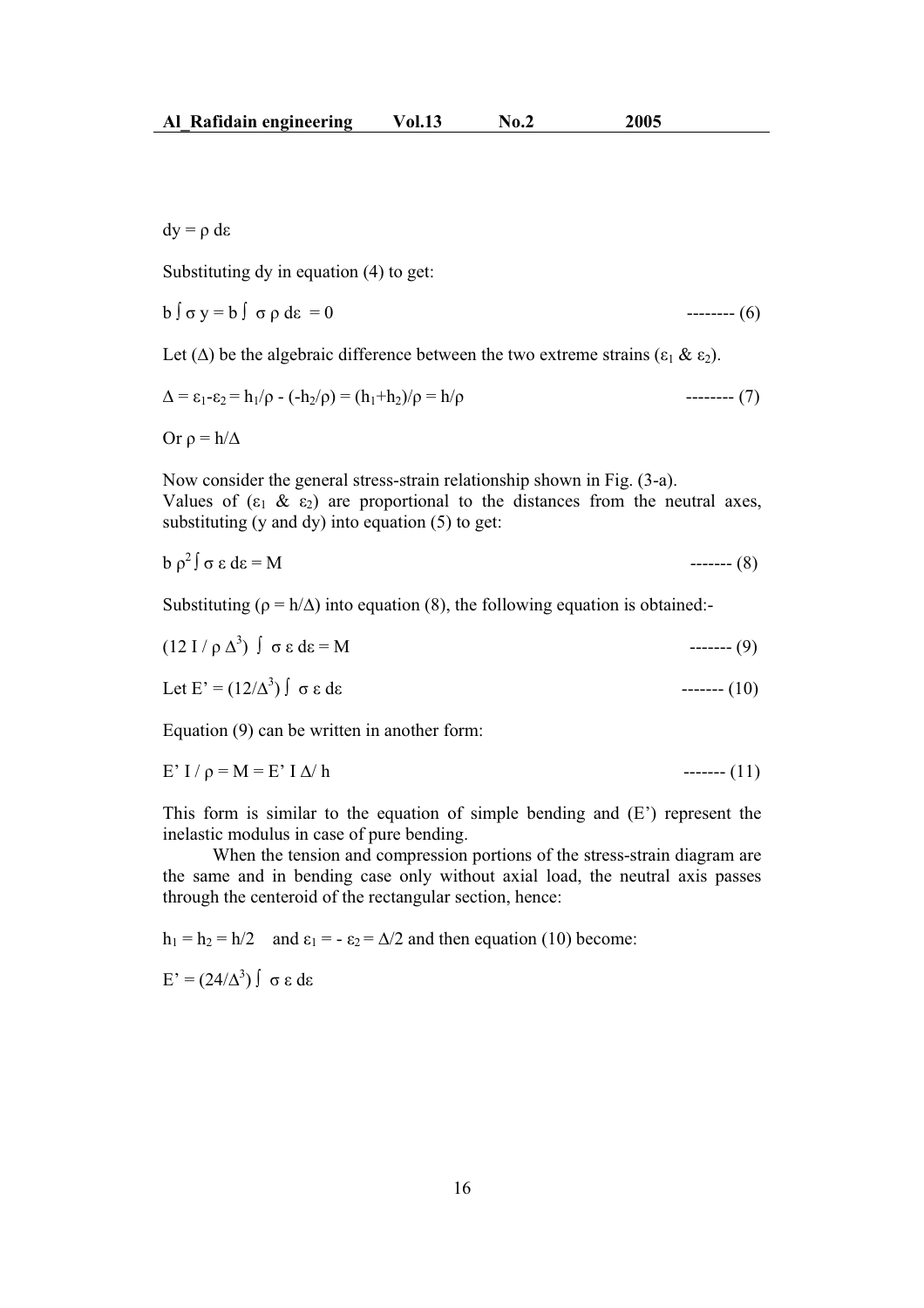### **Steps of solution:-**

- 1- For a given value of strain  $(\Delta)$ , do the following steps.
- 2- From the assumed stress-strain relationship, estimate the value of  $(\epsilon_1 \& \epsilon_2)$ in such a manner to keep the value of the stress constant.
- 3- Find the value of the integral  $(Ig = \int \sigma \varepsilon d\varepsilon)$ .
- 4- Find the value of the inelastic modulus (E' = 12 Ig  $\Delta^3$ ).
- 5- Find the corresponding value of moment capacity ( $M = E' I/\rho$ ).
- 6- Repeat steps 1 to 5 for other values of  $(\Delta)$ .
- 7- Plot the curve of (M and E') versus the strain  $(\Delta)$ .
- 8- Repeat all the above steps for different types of stress-strain relationship (linear, elasto-plastic, elastic perfectly plastic, bi-linear, tri-linear and other continuous models).

For members subjected to bending and compression force together, such as produced by eccentrically applied compressive force. The position of neutral axis is determined by the values of  $(\epsilon_1 \& \epsilon_2)$  as is shifted from its position for pure bending by amount  $(\epsilon_0)$  which is caused by the applied load (P). Strain at any point can be determined by adding  $(y / \rho)$  to the applied compressive strain  $(\epsilon_0)$  as follow:

 $\epsilon = \epsilon_0 + v / \rho$ 

$$
y = \rho (\epsilon - \epsilon_0)
$$
 and  $dy = \rho d\epsilon$ 

From static, sum of normal stresses equal to the applied force (P):

$$
P = -b \int \sigma dy = -b \rho \int \sigma d\varepsilon = -b h/\Delta \int \sigma d\varepsilon
$$
 -------(12)

$$
\sigma_c = P/b \; h = -1/\Delta \quad \int \sigma \; d\varepsilon \qquad (13)
$$

By same way, sum of moment with respect to the neutral axis is given by the expression:

$$
M = b \int \sigma y dy = b \rho^2 \int \sigma (\epsilon - \epsilon_0) d\epsilon
$$
 ----(14)

Using the same simple transformation, the above equation become:

M = (12 I / ȡ ¨<sup>3</sup> ) ı (İ – İo)dİ ------- (15)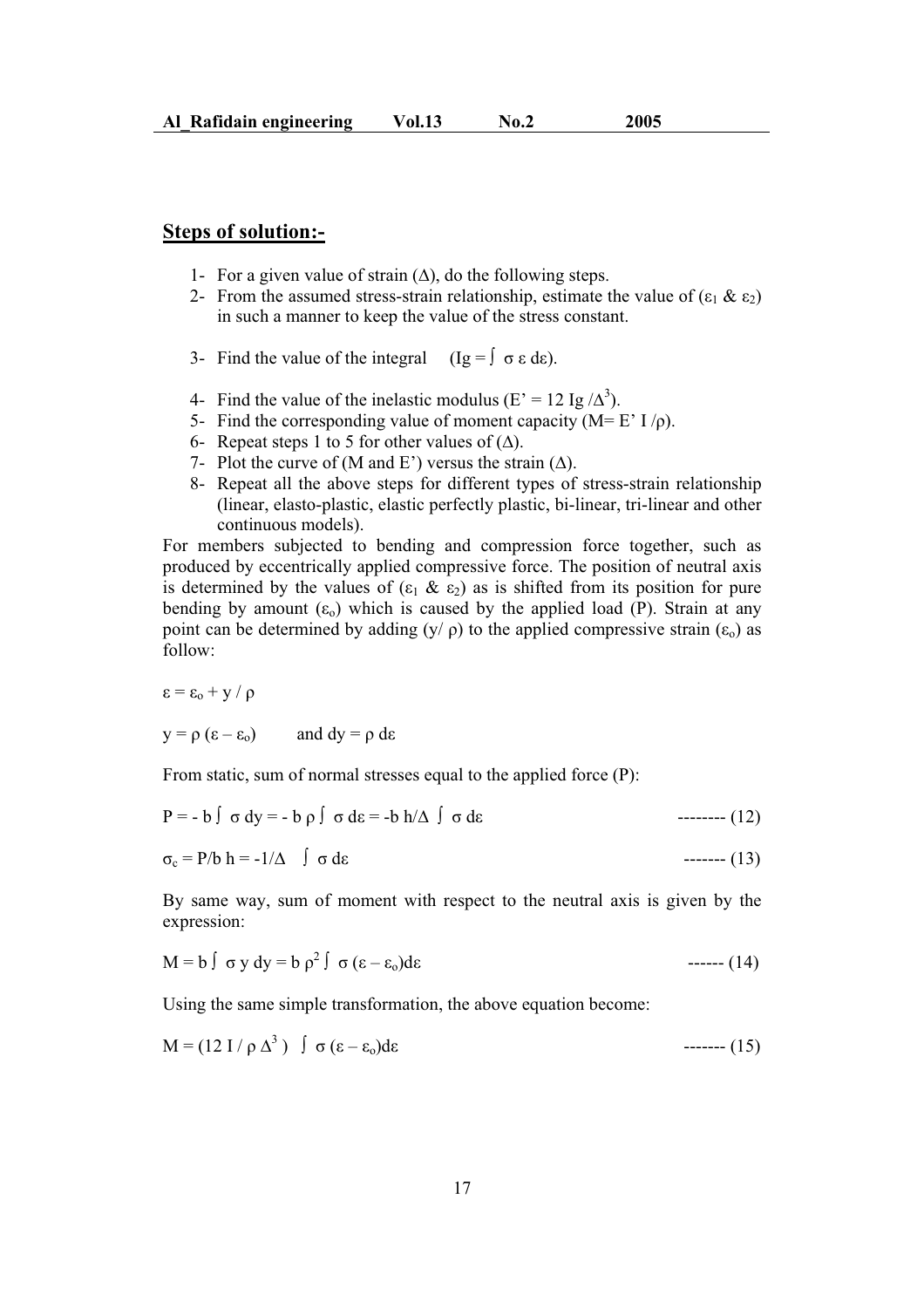Finally  $M = E'' I / \rho = E'' I \Delta/h$  ------- (16)

Where  $E'' = 12/\Delta^3 \int \sigma (\epsilon - \epsilon_0) d\epsilon$  ------ (17)

Equations (16 and 11) are similar to the equation of bending moment in elementary strength of material, and (E") represent the inelastic modulus in case of combined bending and compressive load.

#### **Steps of solution:-**

- 1- For a given value of (P), find  $\sigma_c = P/A$ .
- 2- For a given value of strain  $(\Delta)$ , do the following steps.
- 3- From the assumed stress-strain relationship, find the value of  $(\epsilon_0)$  which corresponds to  $(\sigma_c)$ .
- 4- From the assumed stress-strain relationship, estimate the value of  $(\epsilon_1 \& \epsilon_2)$ in such a manner to keep the stress  $(\sigma_c)$  constant.
- 5- Find the value of the integral  $[Ig = \int \sigma (\epsilon \epsilon_0) d\epsilon]$ .
- 6- Find the value of the inelastic modulus (E" = 12 Ig  $\Delta^3$ ).
- 7- Find the corresponding value of moment capacity ( $M = E'' I/\rho$ ).
- 8- Repeat steps 2 to 7 for other values of  $(\Delta)$ .
- 9- Repeat steps 1 to 8 for other values of  $(\sigma_c)$ .
- 10- Plot the curve of (M and E") versus the strain  $(\Delta)$  for different values of  $(\sigma_c)$ .
- **11-**Repeat all the above steps for different types of stress-strain relationship as before.

### **Analysis and Results:**

 Inelastic behavior of the following stress-strain relationships (linear, elastoplastic, elastic perfectly plastic, bi-linear, tri-linear and other continuous models) are studied, inelastic modulus in pure bending and with axial strain are derived using the previous method of solution. For the analysis assume ( $\beta_1 = E'/E$  and  $\beta_2 =$  $E''/E$ ).

A- Linear stress-strain relationship shown in Fig. (3-b):  $\beta_1 = 1$  and E'=E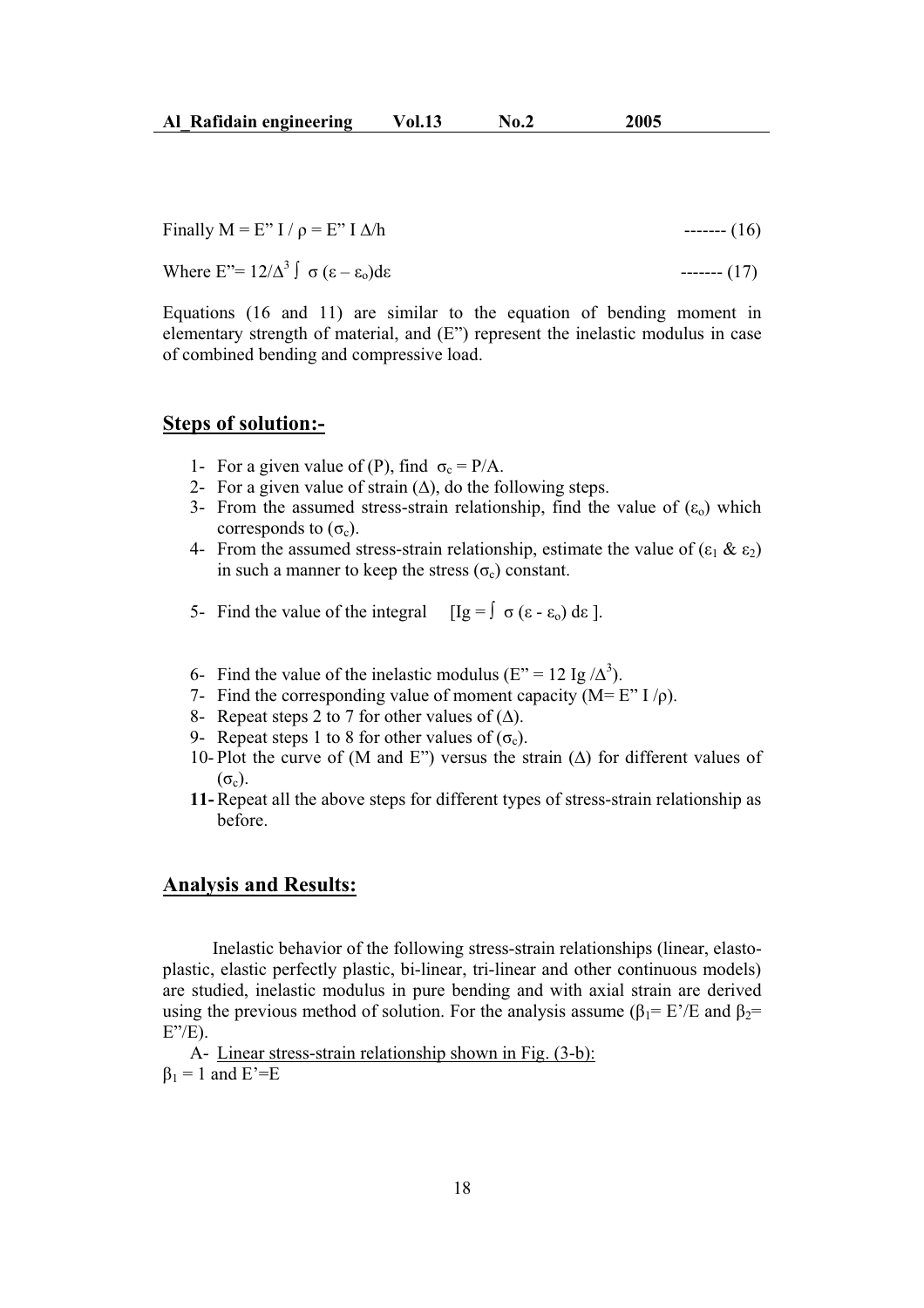$M = E I \Delta/h$  $\beta_2 = [4(\epsilon_1^3 - \epsilon_2^3) - 6 \epsilon_0 (\epsilon_1^2 - \epsilon_2^2)] / \Delta^3$ B- Elasto - Plastic stress-strain relationship shown in Fig. (3-c):  $\beta_1 = 1$  for  $\varepsilon \leq \varepsilon_y$  $\beta_1 = 3 \left( \frac{\varepsilon_y}{\Delta} \right) - 4 \left( \frac{\varepsilon_y}{\Delta} \right)^3$ for  $\epsilon > \epsilon_v$  $M = E I/h \beta_1 \Delta$ Let  $\psi = \beta_1 \Delta = M h / E I$ 

### **Steps to determine**  $(\beta_2)$ **:**

1- For a given  $(\sigma_c)$ , find  $(\epsilon_o = \sigma_c / E)$ . 2- Take a value for  $(\epsilon_1)$ : If  $\varepsilon_1 \leq \varepsilon_{\rm v}$ : take a value for  $(\varepsilon_2)$ : 2.1- If  $\varepsilon_2 \leq \varepsilon_{y}$ ;  $\varepsilon_2 = -2 \varepsilon_0 - \varepsilon_1$ 2.2- If  $\varepsilon_2 > \varepsilon_y$ :  $\varepsilon_2 = (\varepsilon_1^2 / 2 - 3/2 \varepsilon_y^2 + \varepsilon_0 \varepsilon_y) / (\varepsilon_0 + \varepsilon_y)$ . 3- If  $\varepsilon_1 > \varepsilon_{y}$ : take a value for  $(\varepsilon_2)$ : 3.1- If  $\varepsilon_2 \leq \varepsilon_{y}$ :  $\varepsilon_2 = -\varepsilon_0 + \sqrt{\varepsilon_0^2 + 2(\varepsilon_1 \varepsilon_y - \varepsilon_y^2/2 + \varepsilon_0 \varepsilon_1)}$ . 3.2- If  $\varepsilon_2 > \varepsilon_y$ ;  $\varepsilon_2 = (\varepsilon_1 \varepsilon_y - 2 \varepsilon_y^2 + \varepsilon_0 \varepsilon_1) / (\varepsilon_0 + \varepsilon_y)$ . 4- Find  $\Delta = (\epsilon_1 - \epsilon_2)$ . 5- Find  $(\beta_2)$ : 5.1- If  $\varepsilon_1 \leq \varepsilon_{y:} \beta_2 = [4(\varepsilon_1^3 - \varepsilon_2^3) - 6 \varepsilon_0 (\varepsilon_1^2 - \varepsilon_2^2)] / \Delta^3$ 5.2- If  $\varepsilon_1 > \varepsilon_{y}$ ;  $\beta_2 = 12/\Delta^3 \left[ (\varepsilon_y^3 - \varepsilon_2^3)/3 - \varepsilon_0/2 (\varepsilon_y^2 - \varepsilon_2^2) + \varepsilon_y \left( (\varepsilon_1^2 - \varepsilon_2^2) - \varepsilon_0 (\varepsilon_1 - \varepsilon_2^2) \right) \right]$  $\{\xi_{V}\}\}\$ 6- Find  $E'' = \beta_2 E$  and  $M = E I/h \beta_2 \Delta$ . 7- Repeat the steps 2-6 for other values of  $(\epsilon_1)$ . 8- Repeat the steps 1-7 for other values of  $(\sigma_c)$ . 9- Plot the curve of M and E"/E versus  $(\Delta)$ . C- Elastic – Perfectly plastic stress-strain relationship shown in Fig. (3-d):  $\beta_1 = 3 \epsilon_v/\Delta$  $E' = 3$  Fy/ $\Delta$  $M = EI/h (3\varepsilon_v) = 3 Fv I/h$  $\beta_2 = 12 \epsilon_v/\Delta^2 [(\epsilon_1 + \epsilon_2)/2 - \epsilon_0]$ D- Parabolic concrete stress-strain relationship [5] shown in Fig. (3-e):  $\sigma$  = K fc' [ 2 (ε/ε<sub>ο</sub>) - (ε/ε<sub>ο</sub>)<sup>2</sup> for  $\epsilon \leq \epsilon_0$  $\sigma = K f c'$  for  $\varepsilon > \varepsilon_0$  $E' = 500$  K fc'  $[1 - 187.5 \Delta]$  for  $\epsilon \leq \epsilon_0$  $E' = \frac{3}{4} K f c'/\Delta$  for  $\epsilon > \epsilon_0$  $E'' = 500$  K fc'  $[1+250 \varepsilon_0 - 187.5 \Delta - 1.5 \varepsilon_0/\Delta]$  for  $\varepsilon \le \varepsilon_0$  $E'' = \frac{3}{4} K$  fc'/ $\Delta$  (1-2  $\varepsilon$ / $\Delta$ ) for  $\varepsilon > \varepsilon_0$ E- Bi-linear stress-strain relationship [6] shown in Fig. (4-a):  $\beta_1=1$  for  $\varepsilon \leq \varepsilon_{v1}$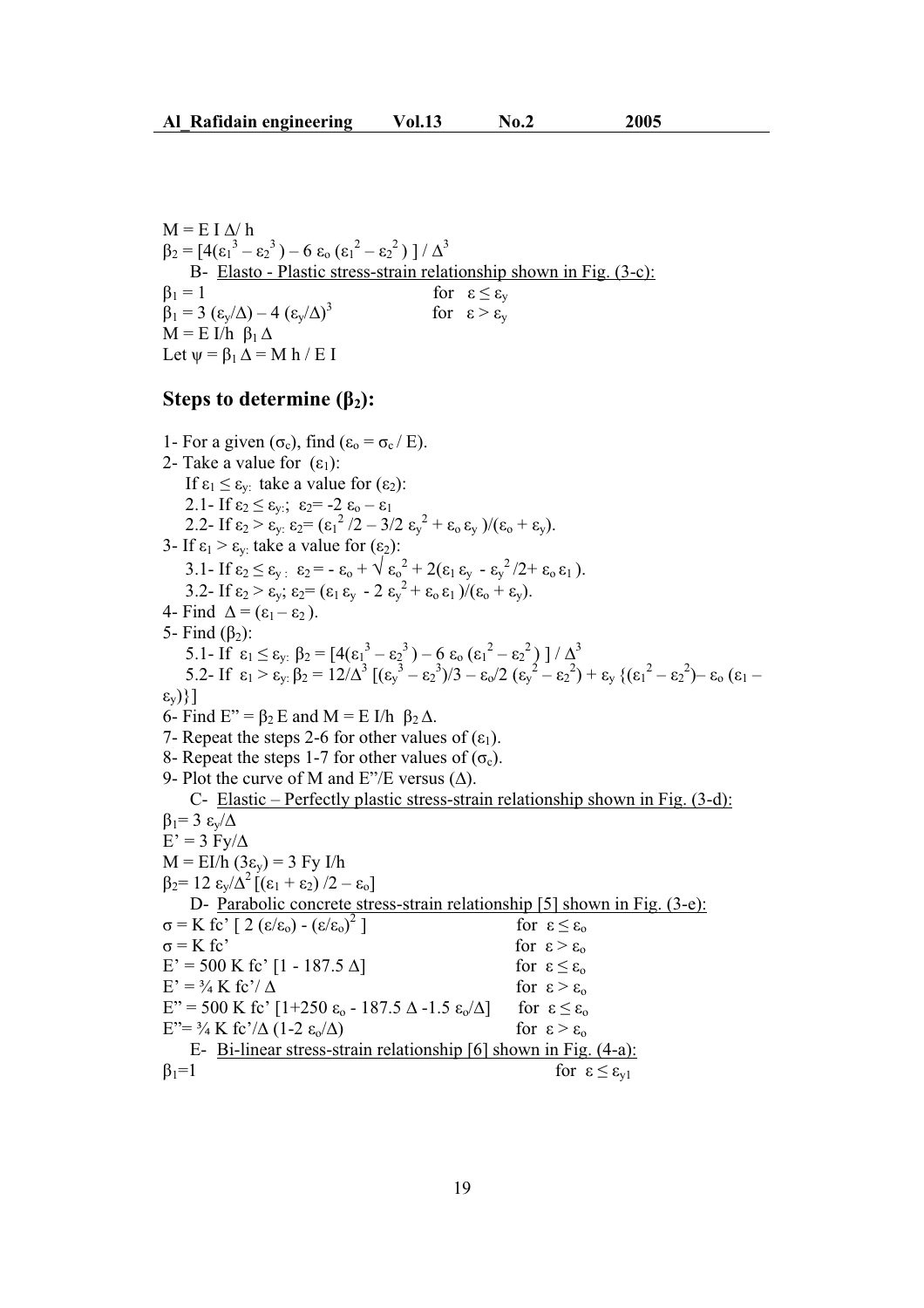$\beta_1 = \text{E2/E1} + 3(1-\text{E2/E1}) \varepsilon_{y1}/\Delta - 4(1-\text{E2/E1}) (\varepsilon_{y1}/\Delta)^3$  for  $\varepsilon_{y2} \ge \varepsilon > \varepsilon_{y1}$  $\beta_2 = [4(\epsilon_1^3 - \epsilon_2^3) - 6 \epsilon_0 (\epsilon_1^2 - \epsilon_2^3)]$ for  $\epsilon < \epsilon_{v1}$  $\beta_2 = E2/E1 (1-3 \epsilon_0/\Delta) + 3(1-E2/E1) (1-4\epsilon_0/\Delta)(\epsilon_{y1}/\Delta) + 12(1-E2/E1) (\epsilon_0/\Delta) (\epsilon_{y1}/\Delta)^2$  $4(1-E2/E1)(\epsilon_{v1}/\Delta)^3$ for  $\varepsilon_{v2} \geq \varepsilon > \varepsilon_{v1}$  These equations give the same solution of linear relationship when  $(E2=E1)$  and same as elasto-plastic relationship when  $(E2=0)$ . F- Tri-linear stress-strain relationship [7] shown in Fig. (4-b):  $\beta_1=1$  for  $\varepsilon \leq \varepsilon_{v1}$  $\beta_1 = E2/E1 + 3(1-E2/E1) \epsilon_{v1}/\Delta - 4(1-E2/E1) (\epsilon_{v1}/\Delta)^3$ for  $\varepsilon_{v2} \geq \varepsilon > \varepsilon_{v1}$  $\beta_1 = 8 \left(\varepsilon_{y1}/\Delta\right)^2 + 11 + 12$  for  $\varepsilon > \varepsilon_{y2}$ Where:  $I1 = 12(1-E2/E1) (\epsilon_{y2}^2 - \epsilon_{y1}^2) \epsilon_{y1}/\Delta^3 + 8 E2/E1 (\epsilon_{y2}^3 - \epsilon_{y1}^3)/\Delta^3$  $I2 = 12/\Delta^3 \left[ \left\{ (1 - \text{E2/E1}) \epsilon_{y1} + \text{E2/E1} \epsilon_{y2} \right\} (\Delta^2/4 - \epsilon_{y2}^2) \right]$  $\beta_2 = [4(\epsilon_1^3 - \epsilon_2^3) - 6 \epsilon_0 (\epsilon_1^2 - \epsilon_2^3)]$ for  $\epsilon \leq \epsilon_{v1}$  $\beta_2 = E2/E1 (1-3 \epsilon_0/\Delta) + 3(1-E2/E1) (1-4\epsilon_0/\Delta)(\epsilon_{y1}/\Delta) + 12(1-E2/E1) (\epsilon_0/\Delta) (\epsilon_{y1}/\Delta)^2 4(1-E2/E1)(\epsilon_{v1}/\Delta)^3$ for  $\varepsilon_{v2} \geq \varepsilon > \varepsilon_{v1}$  $\beta_2= 11 + 12 + 13$  for  $\varepsilon > \varepsilon_{v2}$ Where:  $I1=8~(\epsilon_{y1}/\Delta)^3$  - 12  $\epsilon_0/\Delta~(\epsilon_{y1}/\Delta)^2$  $I2 = 24/\Delta^3 \left[ (1-E2/E1) \epsilon_{y1} \left\{ (\epsilon_{y2}^2 - \epsilon_{y1}^2)/2 - \epsilon_0 (\epsilon_{y2} - \epsilon_{y1}) \right\} + E2/E1 \left\{ (\epsilon_{y2}^3 - \epsilon_{y1}^3)/3 - \epsilon_0/2 \right\} \right]$  $(\epsilon_{y2}^2 - \epsilon_{y1}^2)$ ]  $\overline{13} = 24/\Delta^3 \left[ (1-E2/E1) \epsilon_{y1} + E2 \epsilon_{y2} \right] \left[ 1/2 \left\{ (\Delta/2)^2 - \epsilon_{y2}^2 \right\} \right] - \epsilon_0 \left( \Delta/2 - \epsilon_{y2} \right) \right]$ 

 The following concrete continuous relationships are considered in addition to the parabolic model in section (D). The numerical integration method is used to determine the values of  $(\beta_1$  and  $\beta_2)$ .

G- Continuous stress-strain relationship [8 & 9] shown in Fig. (4-c):  $\sigma = E \epsilon / [1 + (R-R_E-2)(\epsilon/\epsilon_0) - (2R-1)(\epsilon/\epsilon_0)^2 + R (\epsilon/\epsilon_0)^3]$ Where: E = initial modulus of elasticity =  $\sigma / \varepsilon$  $E_0$  = Secant modulus of elasticity =  $\sigma_0 / \varepsilon_0$  $\sigma$  = stress at strain ( $\varepsilon$ ) and  $\sigma$ <sub>o</sub> = stress at strain ( $\varepsilon$ <sub>o</sub>)  $\sigma_f$  = failure stress at failure strain ( $\varepsilon_f$ )  $R_E = E / E_o$  $R\epsilon = \epsilon_f / \epsilon_o$  $R_F = \sigma_o / \sigma_f$  $R = R_E (R_F - 1)/(R_E - 1)^2 - 1/R_E$ H- Uniaxial stress-strain relationship including confinement [10 & 11] shown in Fig. (4-d): Ascending part:  $\sigma_c = \sigma_o [1 - (1 - \varepsilon/\varepsilon_o)^A]$ Descending part:  $\sigma_c = \sigma_o e^{-B (ε - \epsilon o) \Delta C}$ Where: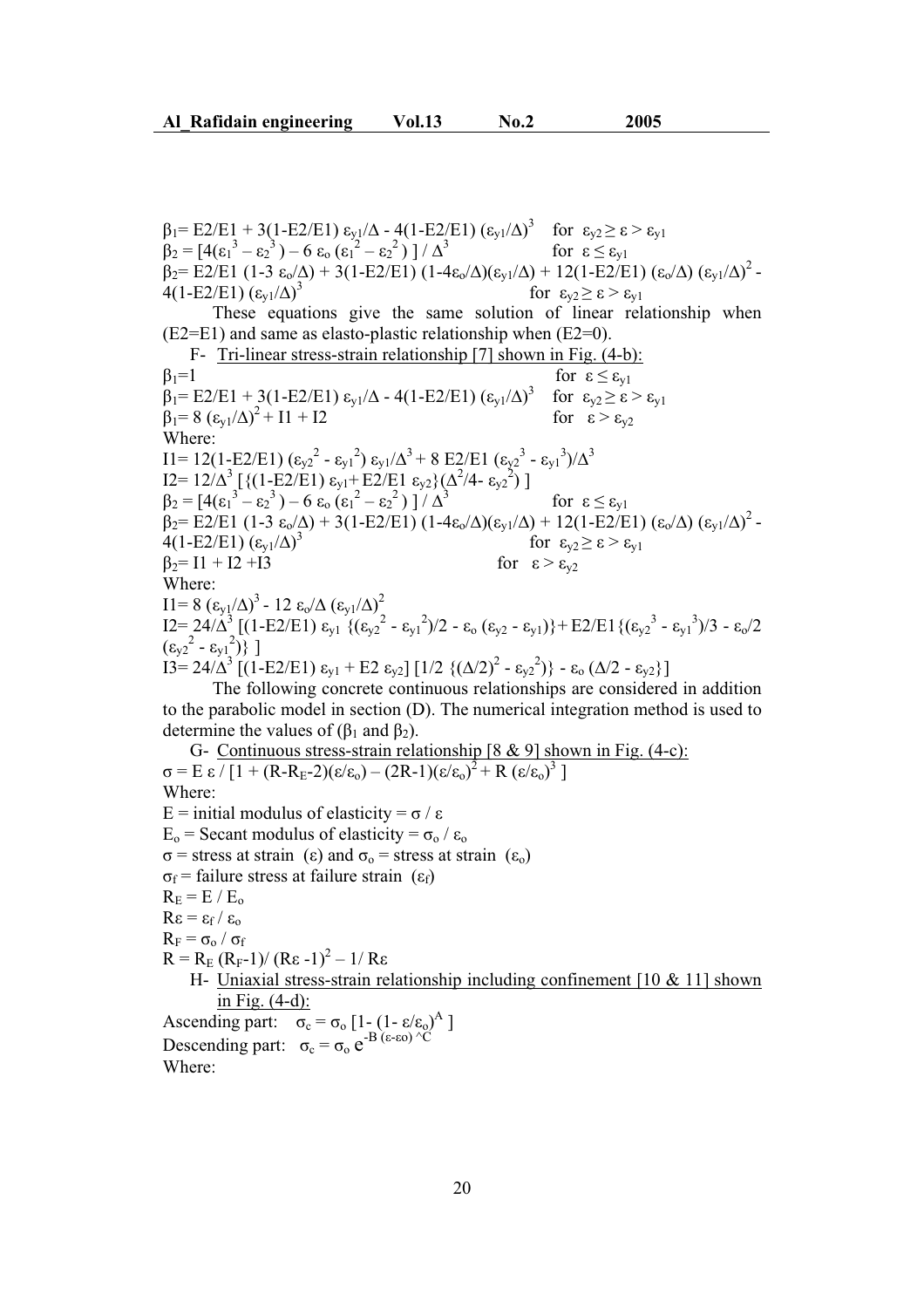$A = E \epsilon_0/\sigma_0$  $B = (260 + 100/fc') e^{-30fc1/fc'}$  $C = 1.2 - 0.006$  fc'  $f_0 = fc' + 4.2$  fcl  $\varepsilon_0$  = 0.0007 (fc')<sup>1/3</sup> + 0.06 (fcl/fc') fcl =  $\rho_s$  f<sub>sy</sub>/2 (1 –  $\sqrt{s/dc}$ ) fc' is the compressive strength of the concrete.  $\rho_s$  is the confinement reinforcement index,  $f_{sy}$  is the yield strength of the steel, s is the spacing of the confined stirrups and dc is the concrete cover.

I- Continuous model [12] shown in Fig. (4-e):

$$
\varepsilon = 9 * 10^{-7} \sigma + 6 * 10^{-10} \sigma^2
$$

### **Results and Discussion:**

 Fig.(5-a) shows the results of inelastic behavior of linear, elasto-plastic, elastic –perfectly plastic, bi-linear and tri-linear stress-strain relationships. As expected the modular ratio ( $\beta_1=E'/E$ ) for linear model remain unity for all values of strains, but in elasto-plastic model, the constant value (1) is obtained for strain less than the yielding strain, but is not longer remain constant when the strain exceed this limit, the value of modular ratio is reduced rapidly by the rate (12  $\epsilon^3/\Delta^4$  – 3  $\epsilon_y/\Delta^2$ ). The losses percent in elasticity modulus value are given in the following table:-

| $\epsilon / \epsilon_{v}$ |       | $%$ losses |
|---------------------------|-------|------------|
|                           |       |            |
|                           | 0.625 | 37.5       |
|                           | 0.5   | 50         |
|                           | 0.375 | 62.5       |
|                           | በ 3   | 70         |

Table (1) Losses in Elastic Modulus

The rapid losses occurred when the strain exceed the yielding strain.

Because the strain of the elasto-plastic model is not limited, the strain  $(3\varepsilon_{v})$ can be limited as the maximum strain which result (50%) reduction in the value of elasticity modulus. In case of elastic-perfectly plastic model, the value of modular ratio reciprocally reduced by the rate  $(-3 \epsilon_y/\Delta^2)$ .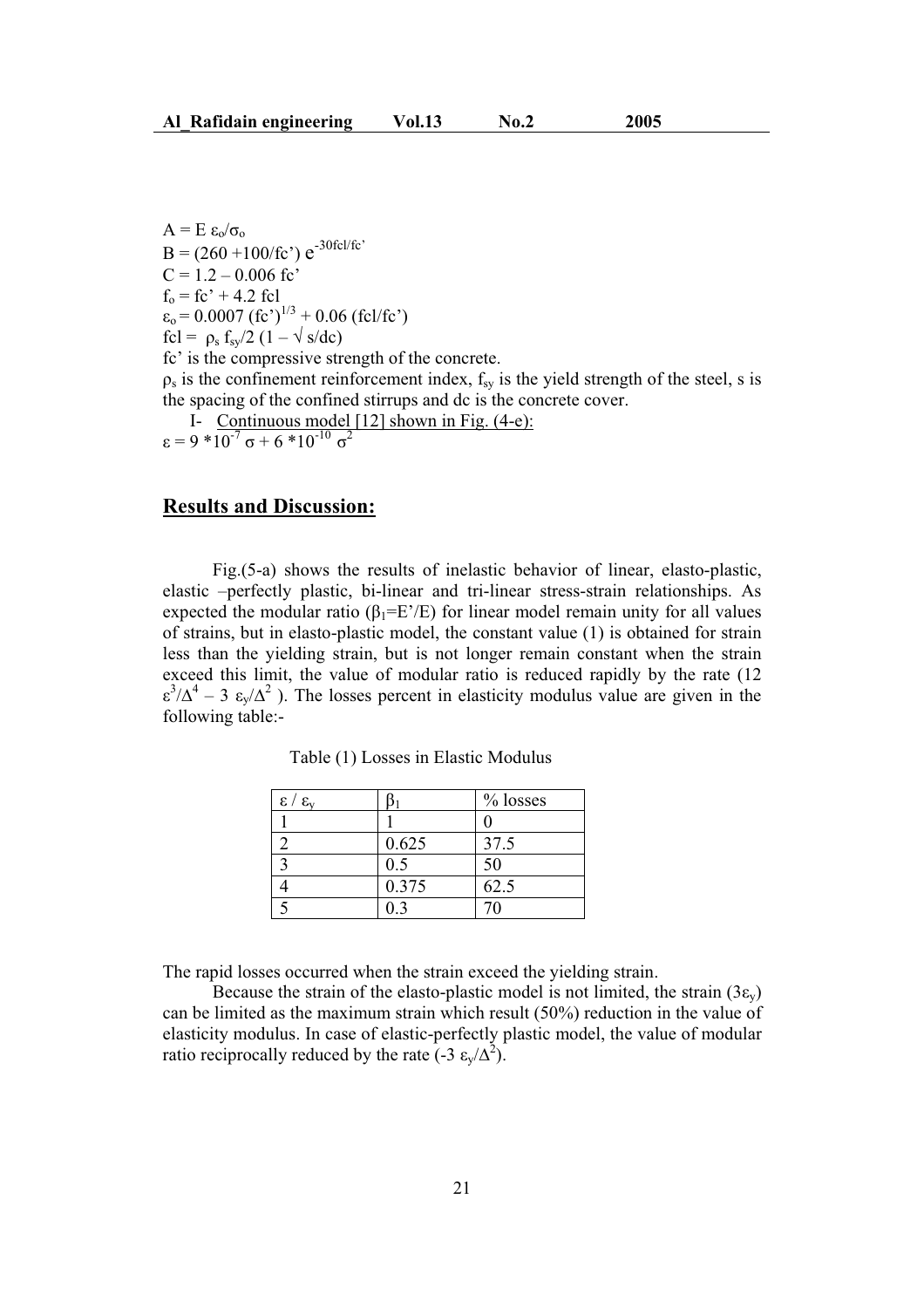The bending moment capacity coefficient ( $\psi = \beta_1 \Delta = Mh/EI$ ) shown in Fig. (5-b) is linearly increased in linear model as expected and is linear for elastoplastic model up to yielding strain, then the non-linearity begins beyond this limit and the value of the moment coefficient is gradually increased to the maximum value ( $3\varepsilon$ <sub>v</sub>) which is the solution of the elastic-perfectly plastic model.

 In case of bi-linear model [6] and tri-linear [7], the behavior is approximately similar to elasto-plastic model and the rate of decreasing of elasticity modulus value is [-3(1-E2/E1)  $\varepsilon_y/\Delta^2$  + 12 (1-E2/E1)  $\varepsilon_y^3/\Delta^4$ ], when (E2=0) the same results of elasto-plastic model is obtained. Fig.(6-a) show the effect of modular ratio (E2/E1) of bi-linear model on the inelastic modulus, in all cases the unity value is obtained for strain value up to  $(\epsilon_{v})$ , then sudden drop is occurred with increasing the strain beyond this limit and the slope of the curve increased by amount of  $(1-E2/E1)$ . At  $(E2/E1=1)$  the same results of linear model are obtained and at  $(E2=0)$  the results of the elasto-plastic model are obtained. Same behavior is noticed in moment capacity coefficient as shown in Fig. (6-b), the solution is varying between the linear and elasto-plastic results depending on the value of (E2/E1). Slopes of the curves vary between the maximum value at  $(E2/E1=1)$  and minimum at  $(E2/E1=0)$ . Effect of the modular ratio on the inelastic modulus in case of bending plus axial load of the previous two models (bi-linear and tri-linear) are shown in Figs. (11 and 12). This effect can be represented in the following proposed equations:

| Bi-linear model: $\beta_1 = 0.71 + 0.29$ E2/E1  | ------------ $(18)$ |
|-------------------------------------------------|---------------------|
| $\psi$ = M h / E I = 0.0057 + 0.0023 E2/E1      | ----------- (19)    |
| Tri-linear model: $\beta_1 = 0.47 + 0.53$ E2/E1 | ----------- $(20)$  |
| $\psi$ = M h / E I = 0.0019 + 0.0034 E2/E1      | $------(21)$        |

These equations give results which exactly agreed with the results of elasto-plastic model at  $(E2/E1=0)$  and linear model at  $(E2/E1=1)$ .

 Fig.(7-a) shows the plot of inelastic modulus of the concrete continuous models [8 & 9], the linear part is very short up to strain  $(0.15\varepsilon_0)$ , then the value is decreased from unity in linear part to (0.53) of its initial value at peak strain  $(\epsilon_0)$ and become (0.34) at final strain ( $\varepsilon_f$ ). The same behavior is noticed in moment capacity coefficient shown in Fig. (7-b). Figs. (8-a &b) show the effect of strain ratio ( $\text{Re} = \varepsilon_f/\varepsilon_o$ ) on the elasticity modulus and moment capacity of members, as shown the effect is appear when the strain exceed (2/3  $\varepsilon_0$ ). The results explain that the increase of final strain with respect to the peak strain cause significant decrease of elasticity modulus and moment capacity. Also the effect of the stress ratio ( $R_F = \sigma_0/\sigma_f$ ) is considered and shown in Figs.(9-a & b), the linear part extend up to strain  $(0.15\varepsilon_o)$  and the value of elasticity modulus and moment capacity are increased with the increasing of the stress ratio  $(R_F)$  up to strain  $(0.85\epsilon_0)$ , but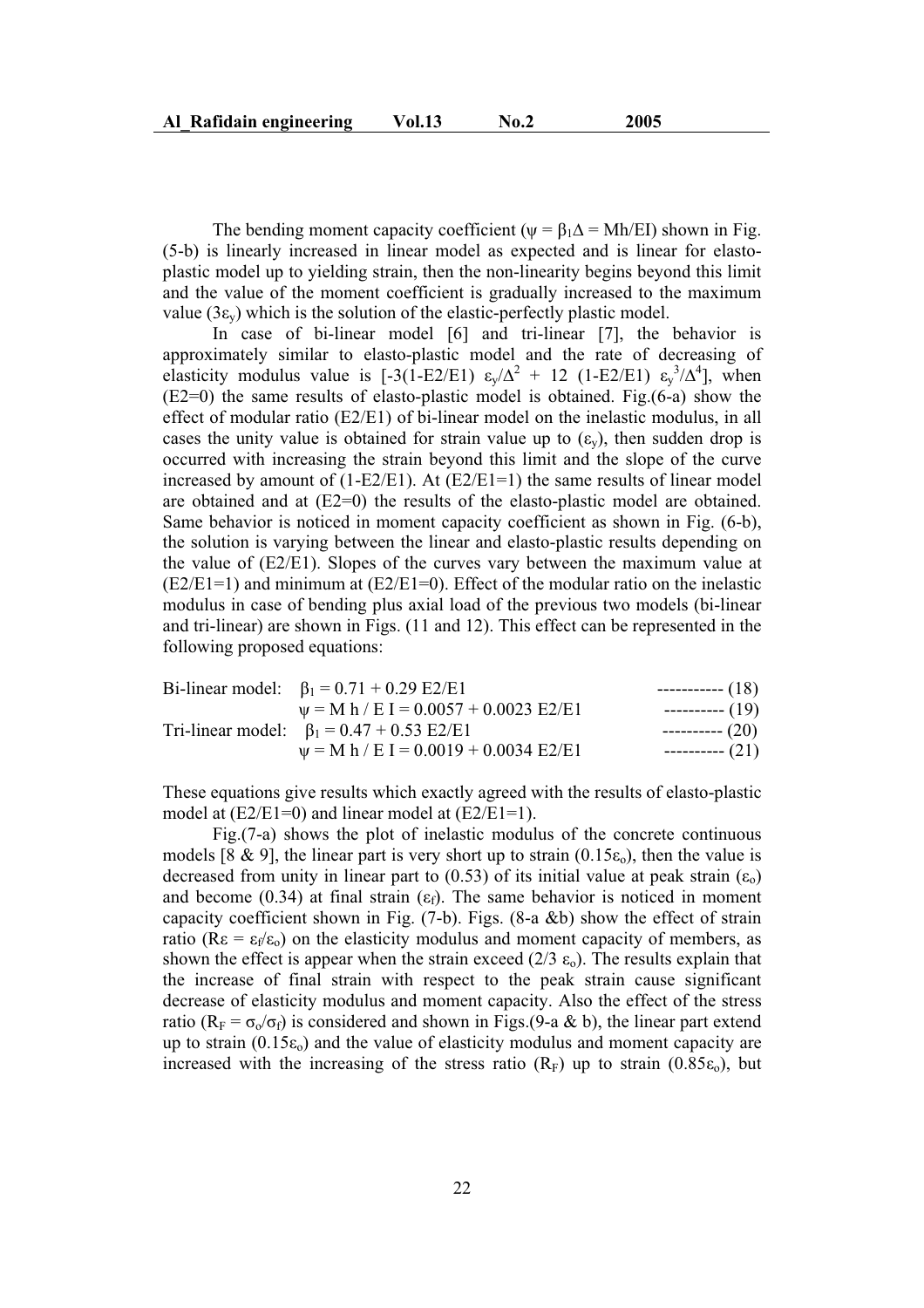beyond this limit the behavior is reversed. This point can be termed as an inflection point and at this point  $(E/EE=0.6$  and  $M=0.001$  E I /h), the effects of strain and stress ratios can be expressed in the following proposed equations:

| At $\varepsilon = 0.002$ and $R_F = 1.5$               |                   |
|--------------------------------------------------------|-------------------|
| $\beta_1 = 0.25 (1 + 16/25 \text{ Re})$                | ---------- $(22)$ |
| $\psi = M h / E I = 0.0007 (1 + 0.31 Re)$              | $---(23)$         |
| At $\varepsilon$ = 0.001 and R $\varepsilon$ =1.5      |                   |
| $\beta_1 = 0.54 (1 + 1/3 R_F)$                         | ---------- (24)   |
| $\psi$ = M h / E I = 0.0053 (1 + 0.36 R <sub>F</sub> ) | ---------- (25)   |

This behavior explain that increasing the peak stress with respect to final stress has positive effects at low strain values and negative effects at high strain values because the concrete become more brittle and sensitive for strain with increasing of concrete peak stress.

The results obtained using concrete continuous models [5, 10, 11 & 12] are also shown in Figs.(7-a & b) in all cases the linear part is very short within  $(0.1\varepsilon_0)$ to  $0.2\epsilon_0$ ) then sudden drop is occurred in the value of the elasticity modulus and lost (50 to 60%) of its initial value in very short strain interval.

 In the following discussion, the effect of bending plus axial load is considered for the same previous models. Figs.  $(10-a \& b)$  show the results using the elasto-plastic model, as shown significant reduction in elasticity modulus value is occurred with increase of strain and applied stress especially when the applied stress exceed  $(0.45 \text{ F}_v)$  and the slope of the curves reduced with the increasing of the stress level and reaches zero slope at high stress level, this mean that the applied stress has the major effect on the elasticity value. The rate of change of the slope is:

$$
-3/\Delta^{4} [4(\epsilon_{1}^{3} - \epsilon_{2}^{3}) - 6 \epsilon_{0} (\epsilon_{1}^{2} - \epsilon_{2}^{2})] \qquad \text{for } (\epsilon \leq \epsilon_{y}) \text{ --- } (26)
$$
  
and  

$$
-36/\Delta^{4} [(\epsilon_{y}^{3} - \epsilon_{2}^{3})/3 - \epsilon_{0}/2(\epsilon_{y}^{2} - \epsilon_{2}^{2}) + \epsilon_{y} {(\epsilon_{1}^{2} - \epsilon_{2}^{2})/2 - \epsilon_{0} (\epsilon_{1} - \epsilon_{2})}] \text{ for } (\epsilon > \epsilon_{y}) \text{ --- } (27)
$$

 The effect of the applied stress is more illustrated in Fig.(10-c), the value of the elasticity modulus is exponentially decreased with the applied stress level and the following equation is proposed:

$$
E''/E = 0.975 e^{-1.621\sigma/Fy}
$$
---(28)

In case of using general stress-strain relationship [2], the value of inelastic modulus in gradually reduced up to stress  $(0.45 \text{ F}_y)$ , then rapid reduction is occurred beyond this limit, this explain the critical limit that used in working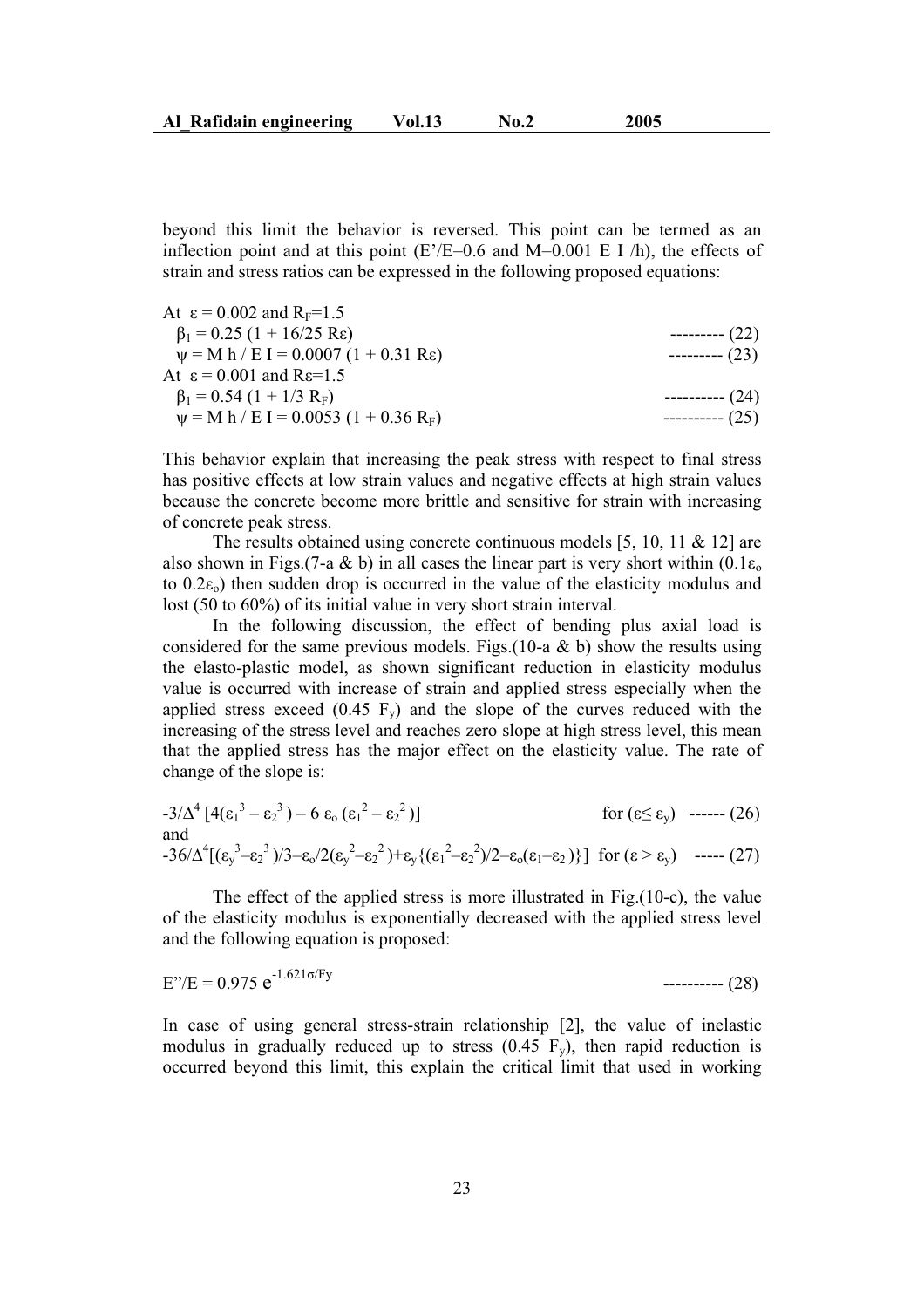stress design method between (0.4-0.5  $F_v$ ). In Elasto-plastic model the reduction (50%) in elasticity modulus value occurred at stress value (0.4  $F_v$ ). Also sudden drop is noticed at high strain values, this limit can be termed as a critical limit or failure point due to buckling and the following equation is proposed to estimate the value of the critical limit.

$$
\varepsilon_{cr}/\varepsilon_{v} = 6.425 (1 - 0.41 \text{ } \sigma/\text{Fy})
$$

 $-------(29)$ 

 Figs.(11-a,b and 12-a,b) show the results using the bi-linear and tri-linear models and the results are approximately same as previous model.

### **Conclusions:**

- 1- Because the strain of the elasto-plastic model is not limited, the strain  $(3\varepsilon_v)$ can be limited as the maximum strain which result (50%) reduction in the value of elasticity modulus.
- 2- In case of elasto-plastic model the behavior is linear up to yielding strain, and then the non-linearity begins beyond this limit.
- 3- In case of bi-linear model and tri-linear, the behavior is approximately similar to elasto-plastic model, the sudden drop is occurred in the value of elasticity modulus beyond the yielding strain point, the behavior is vary between the linear model and elasto-plastic model .
- 4- Increasing of strain ratio  $(Re)$  cause significant decrease of elasticity modulus and moment capacity.
- 5- Elasticity modulus and moment capacity are increased with the increasing of the stress ratio  $(R_F)$  up to strain  $(0.85\varepsilon_0)$ , but the behavior is reversed beyond this limit.
- 6- In case of continuous models, the linear part is very short within  $(0.1\varepsilon_0)$  to  $(0.2\varepsilon_0)$  then sudden drop is occurred in the value of the elasticity modulus and lost (50 to 60%) of its initial value in very short strain interval.
- 7- Significant reduction in elasticity modulus value is occurred with increase of applied stress especially when exceeds  $(0.45 \text{ F}_v)$ .
- 8- Suitable equations are proposed to estimate the value of inelastic modulus and moment capacity in term of modular ratio (E2/E1), strain ratio (R $\varepsilon$ ), stress ratio ( $R_F$ ) and external applied stress ratio ( $\sigma$ /Fy).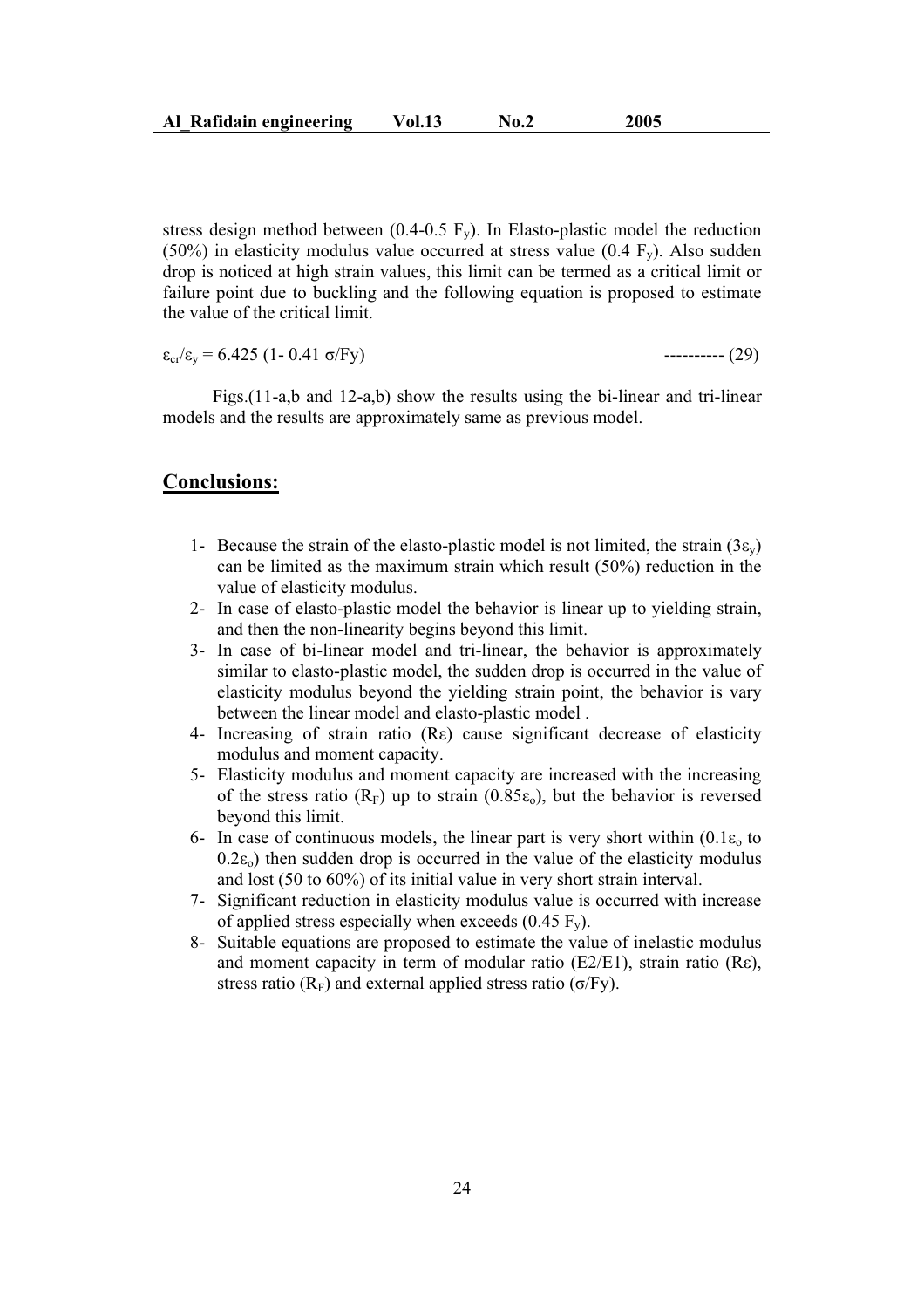## **References:**

- 1- Horne, M.R., "Plastic design for low rise frame", Granada Publishing limited, 1981.
- 2- Timoshenko, S.P. and Gere, J.M., "Theory of Elastic Stability", Mc-Graw Hill Inc.,  $2<sup>nd</sup>$  edition, 1985.
- 3- Timoshenko, S.P. and Gere, J.M., "Theory of Elasticity", Mc-Graw Hill Inc.,  $3<sup>rd</sup>$  edition, 1970.
- 4- Washezu, K., "Variational Method in Elasticity and Plasticity", Pergamon Press,  $2<sup>nd</sup>$  edition, 1975.
- 5- Krishnamorthy, C.S. and Panneeralvam, A., "A finite element model for non-linear analysis of reinforced concrete framed structures", The Structural Engineer, Vol.55, No. 8, PP. 331-338, August, 1977.
- 6- Dodds, H.R., Darwin, D. and Leibengood, L.D., "Cracking in R/C beams", Journal of Structural Engineering, Vol.110, No.9, PP. 1959-1976, September, 1984.
- 7- Dougherty, B.K., "A Finite Element Approach to Non-Linear Analysis", International Journal of Structures, Vol.1, No.2, PP.39-46, April, 1981.
- 8- Nilson, A.H., "Non-Linear Analysis of Reinforced Concrete by the Finite Element Method", ACI-Journal, Vol.65, No.9, PP.757-777, 1968.
- 9- Saens, L.P., Discussion of "Equation for the stress strain curve of concrete" by P. Desayi and S.Krishan, ACI-Journal, Vol.61, No.9, PP. 1229-1235, September, 1964.
- 10- Kim, J.K. and LEE, T.G., "Non-Linear Analysis of Reinforced Concrete Beams with Softening", Computer and Structures, Vol.44, No.3, PP. 567- 573, 1992.
- 11- Fafitis, A. and Shah, S.P., "Prediction of Ultimate Behavior of Confined Columns Subjected to Large Deformation", ACI-Journal, Vol. 82, PP. 423-433, 1985.
- 12- Ohkubo, S, and Makino, K., "Non-linear stress and displacement analysis of rigid plane frames by total complementary energy minimization", Computer and Structures, Vol.44, No.1, PP. 193-205, 1991.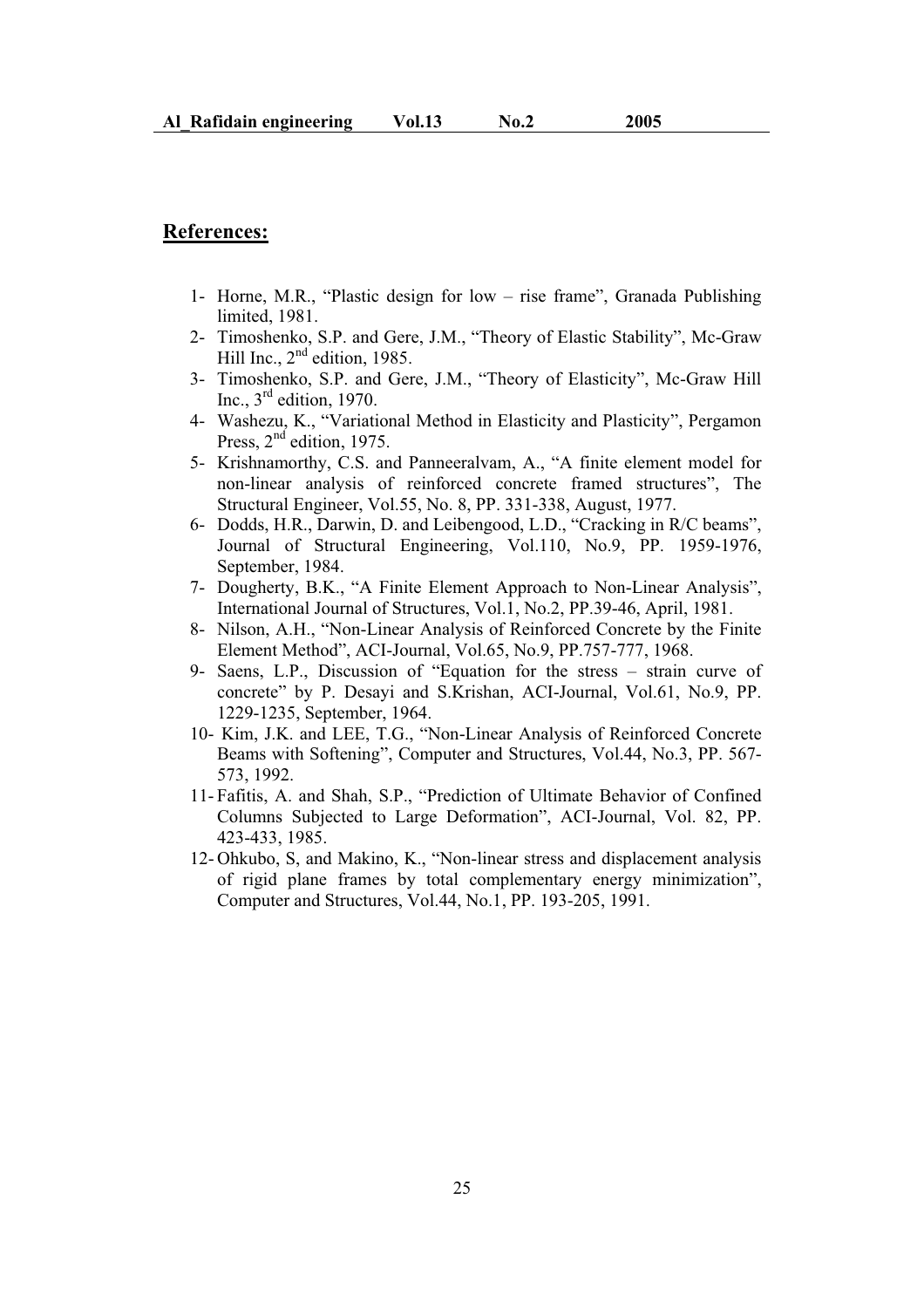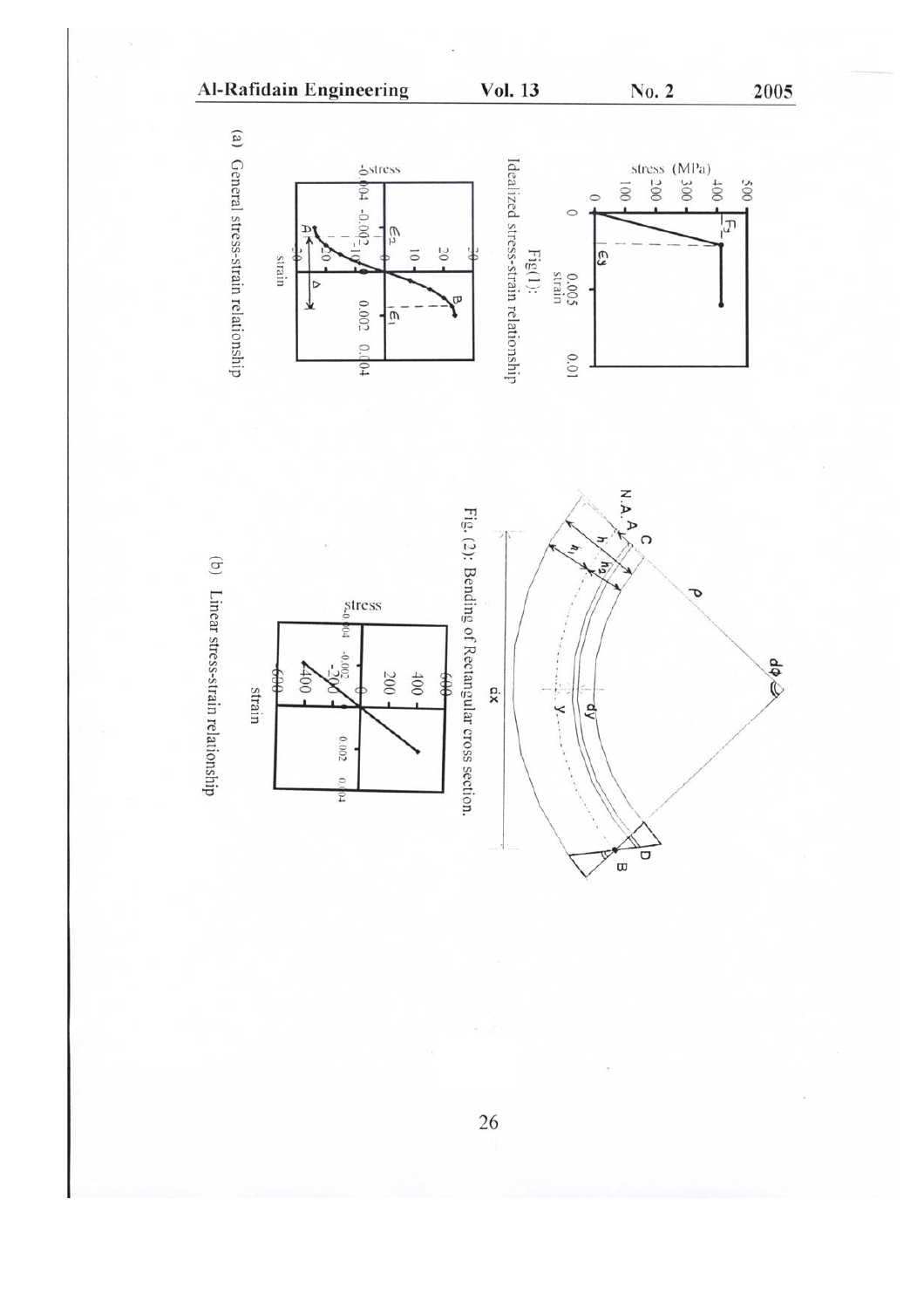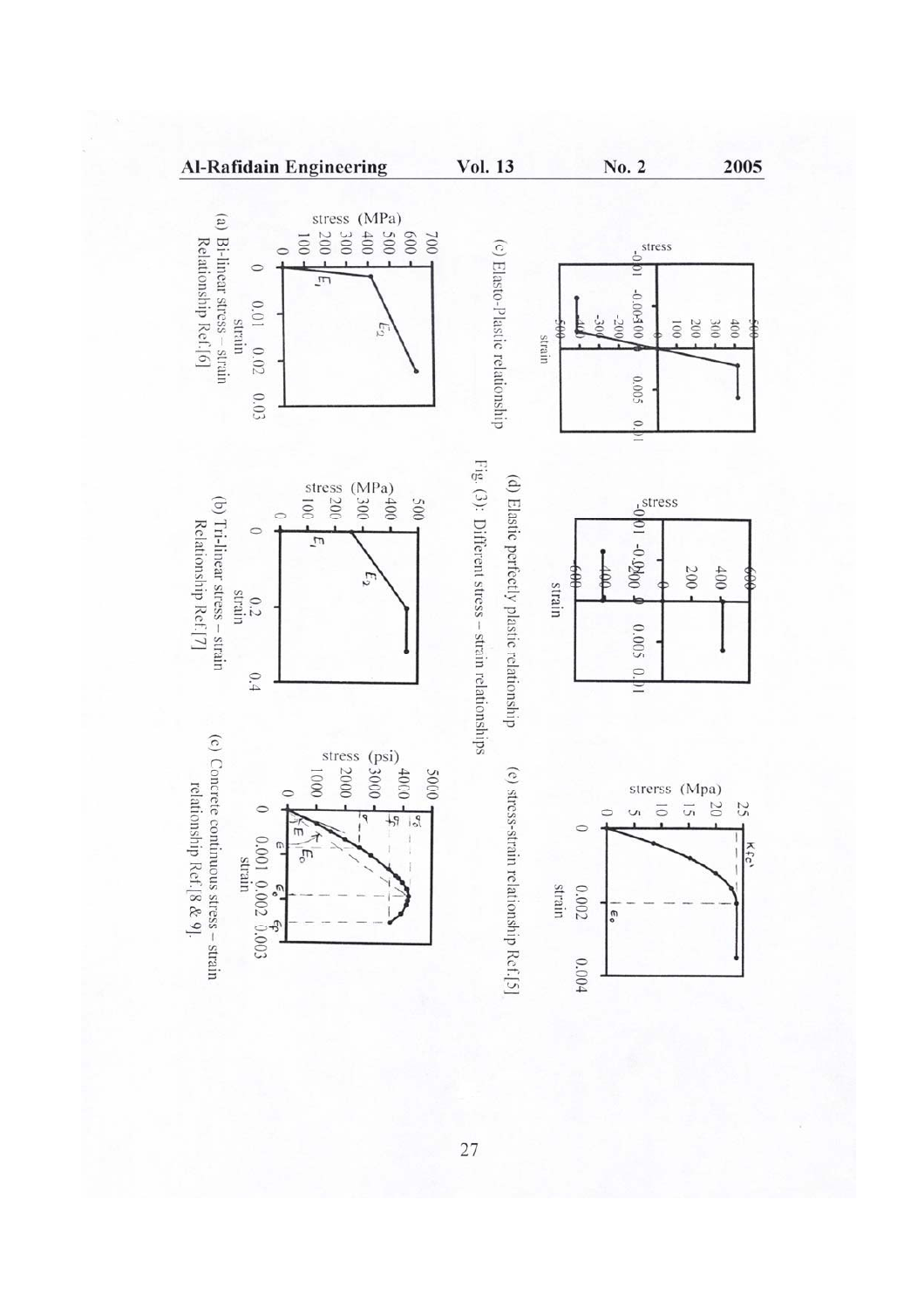

Vol. 13

No. 2

2005

 $\overline{0.1}$ 

Al-Rafidain Engineering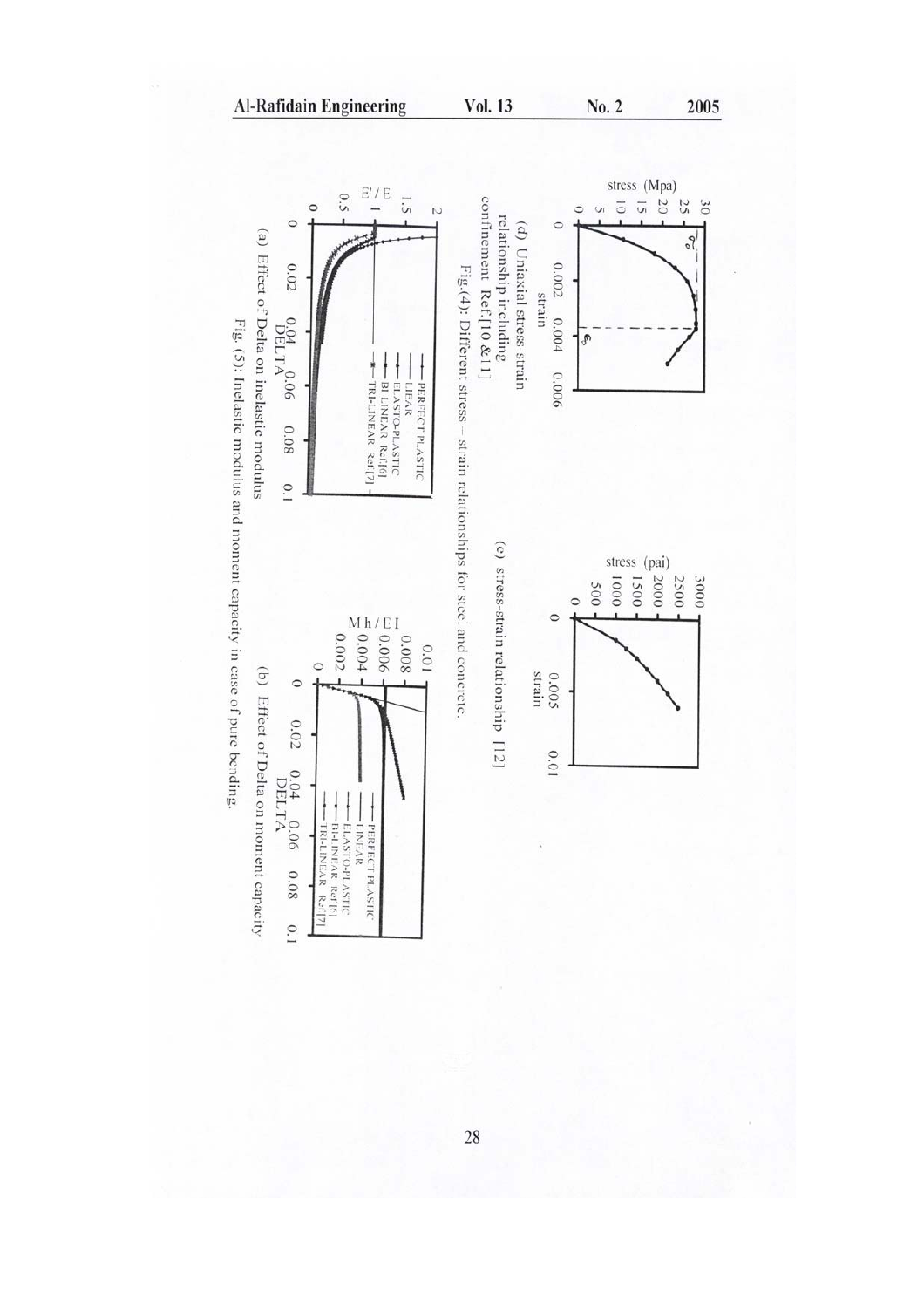

Fig. (7): Inelastic modulus and moment capacity in case of pure bending for continuous concrete relationships.

29

 $\frac{1}{2}$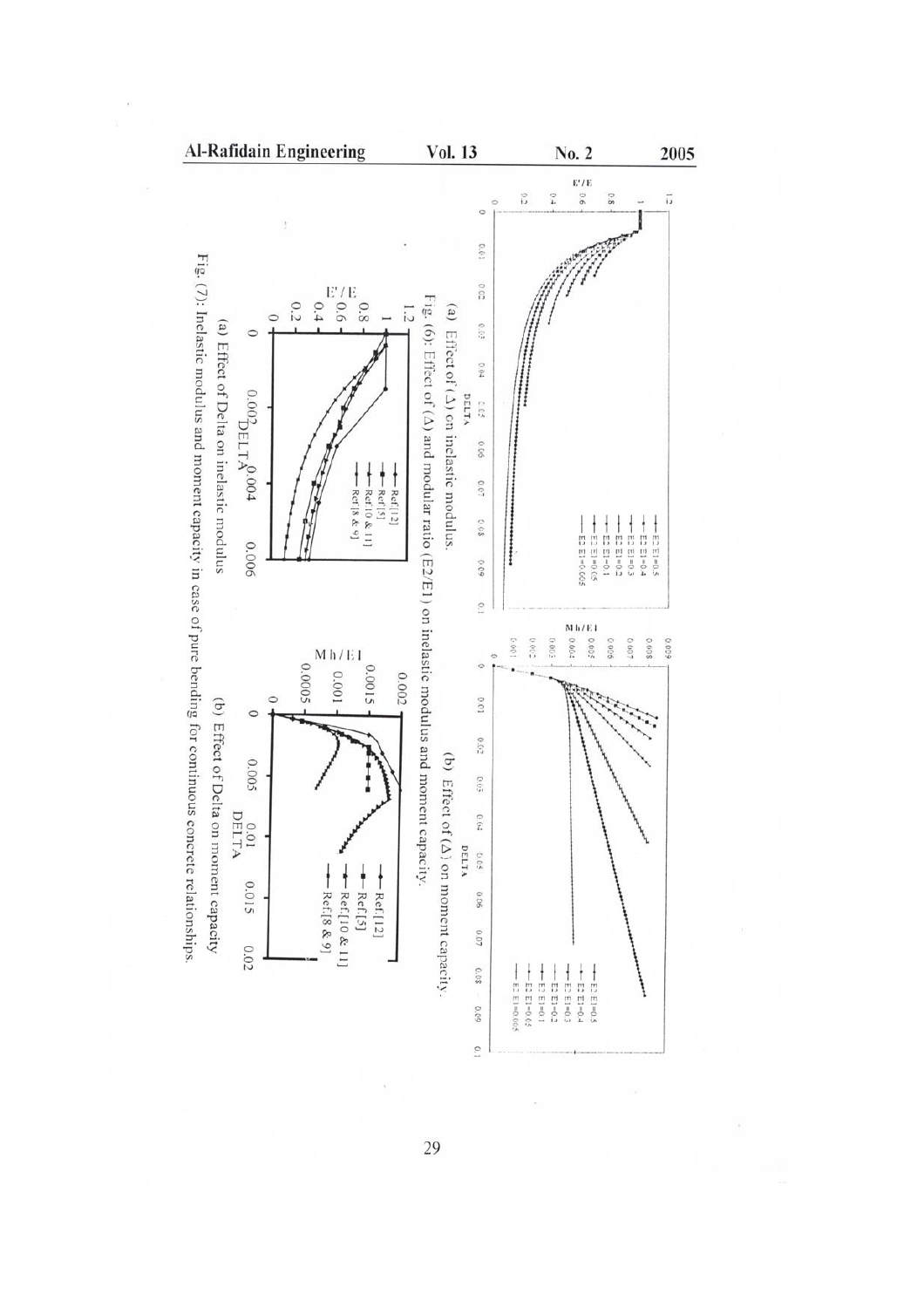

**Al-Rafidain Engineering** 

Vol. 13

2005

No. 2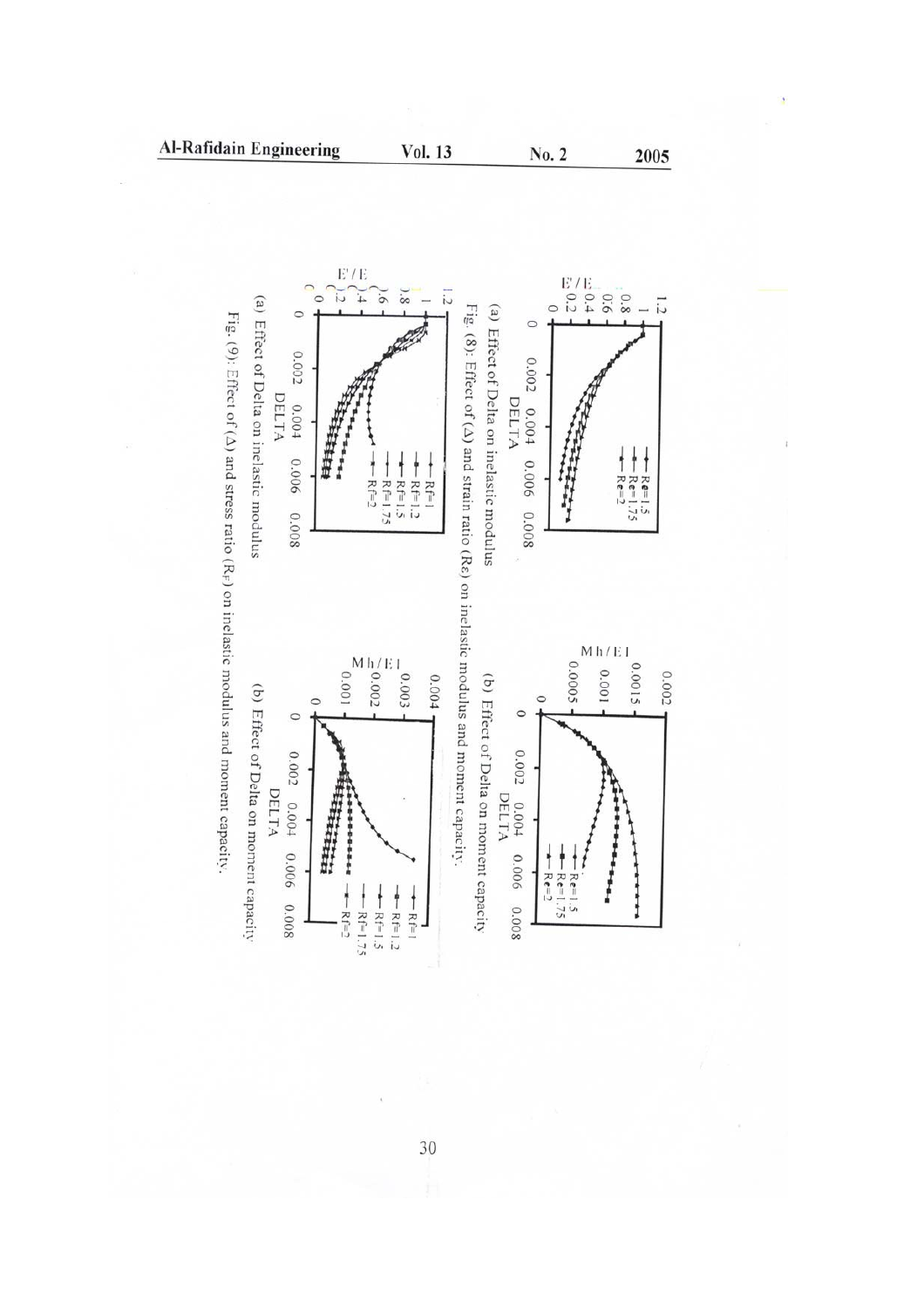No. 2

2005





Fig. (10): Inelastic modulus and moment capacity in case of bending plus axial stress for elasto - plastic relationship.